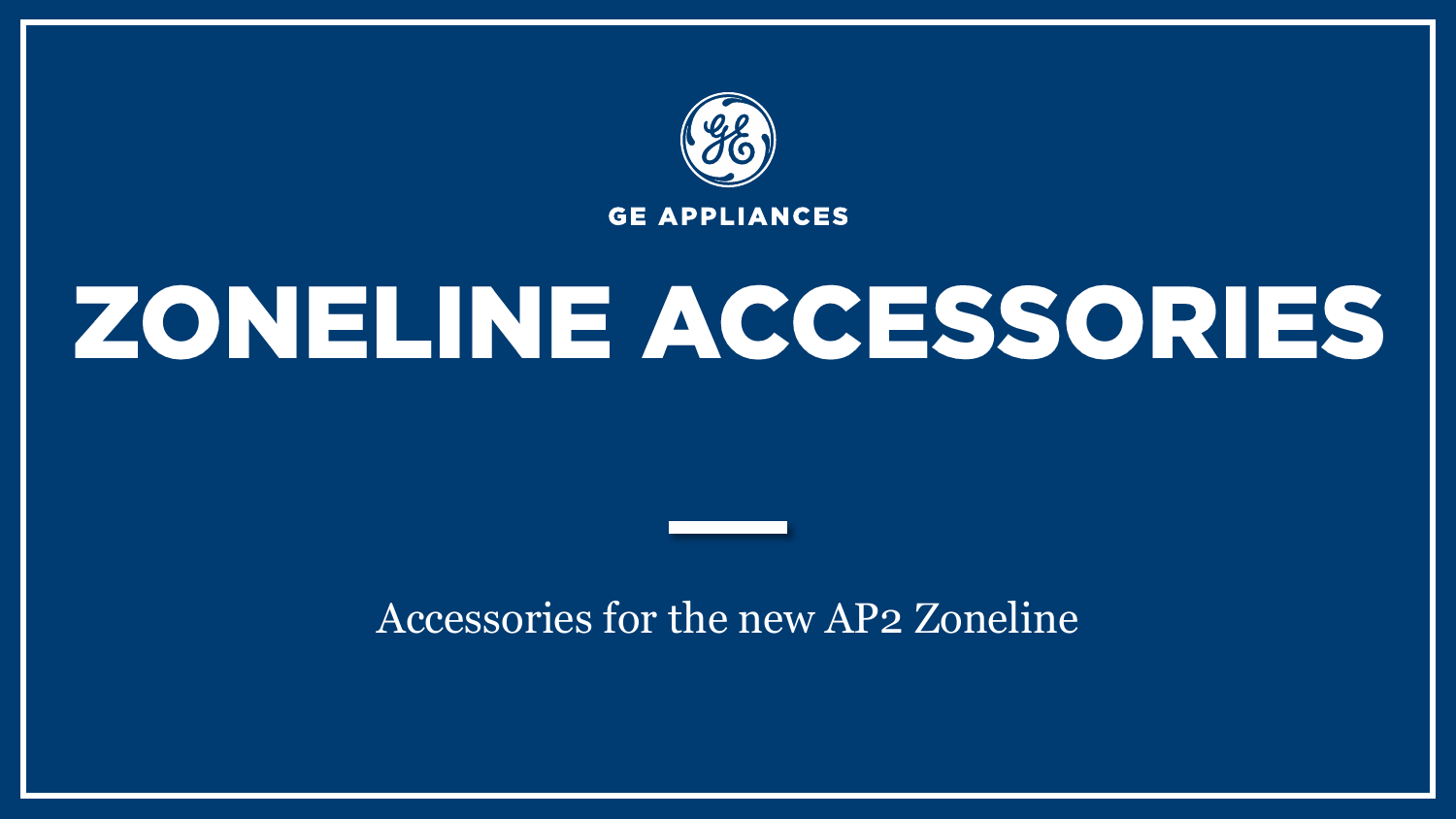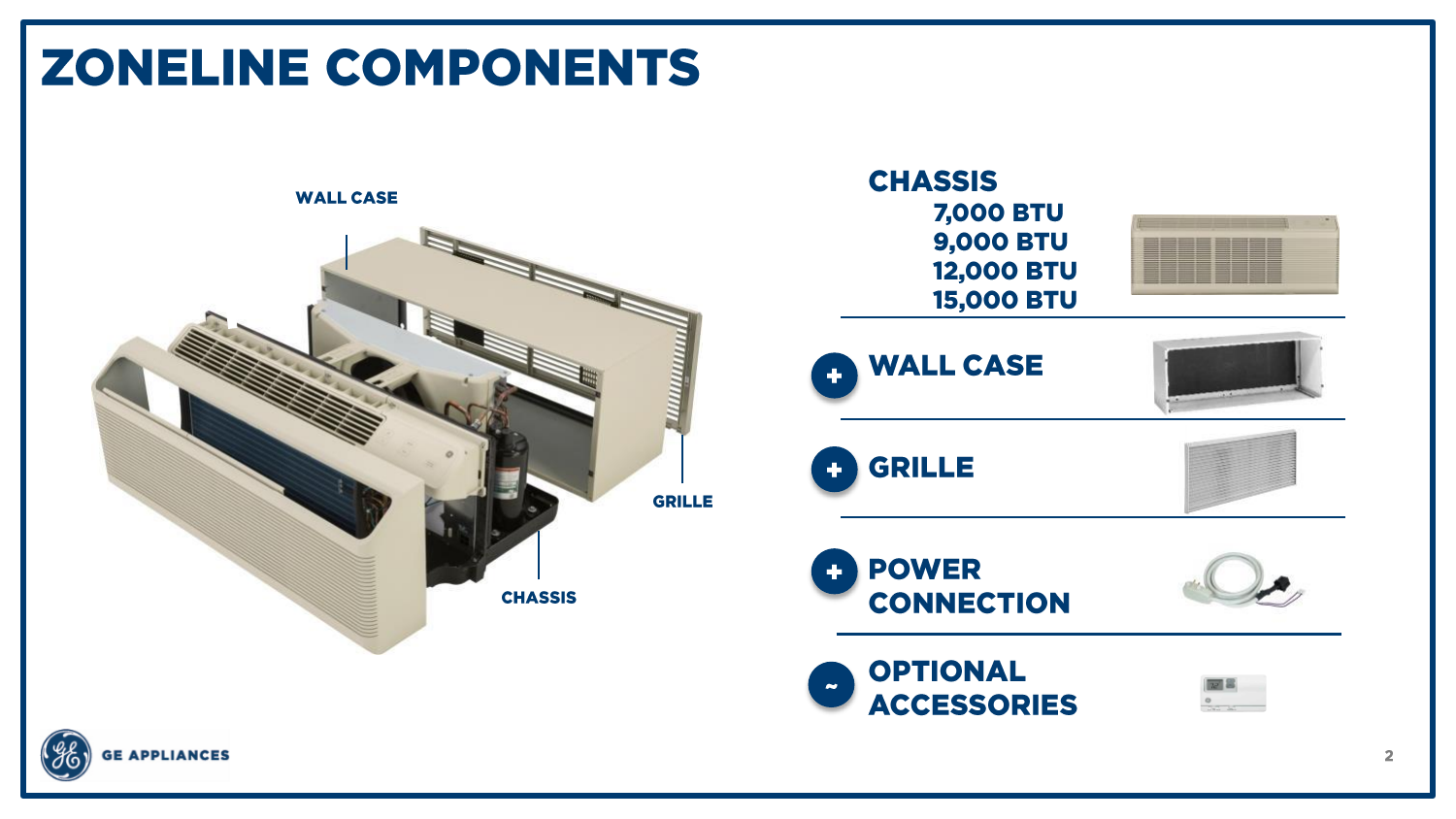### **WALL CASE (aka Sleeve)**

| <b>CURRENT</b> | <b>NEW</b>      | <b>DESCRIPTION</b>                      |
|----------------|-----------------|-----------------------------------------|
| RAB71A         | RAB71B          | Standard steel wall sleeve - 2016 color |
| <b>RAB77A4</b> | RAB77B          | SMC wall sleeve - 2016 color            |
| <b>RAB7116</b> | <b>RAB7116B</b> | 16" deep steel wall sleeve - 2016 color |
| <b>RAB7124</b> | <b>RAB7124B</b> | 24" deep steel wall sleeve - 2016 color |



Current Sleeve RAB71A



Steel Sleeves **RAB71B** Heavy Gauge Steel Wall Case  $42''$  x  $13\frac{3}{4}$ " x  $16''$  depth 24" depth

**RAB7116B** 

**RAB7124B** 



Fiberglass Sleeves

**RAB77B** Molded SMC fiberglass-reinforced polyester compound 42 ¼" x" 13 ⅞" x 16 ¼"

New, lighter color Ideal for new construction with new chassis Same exact dimensions, install process

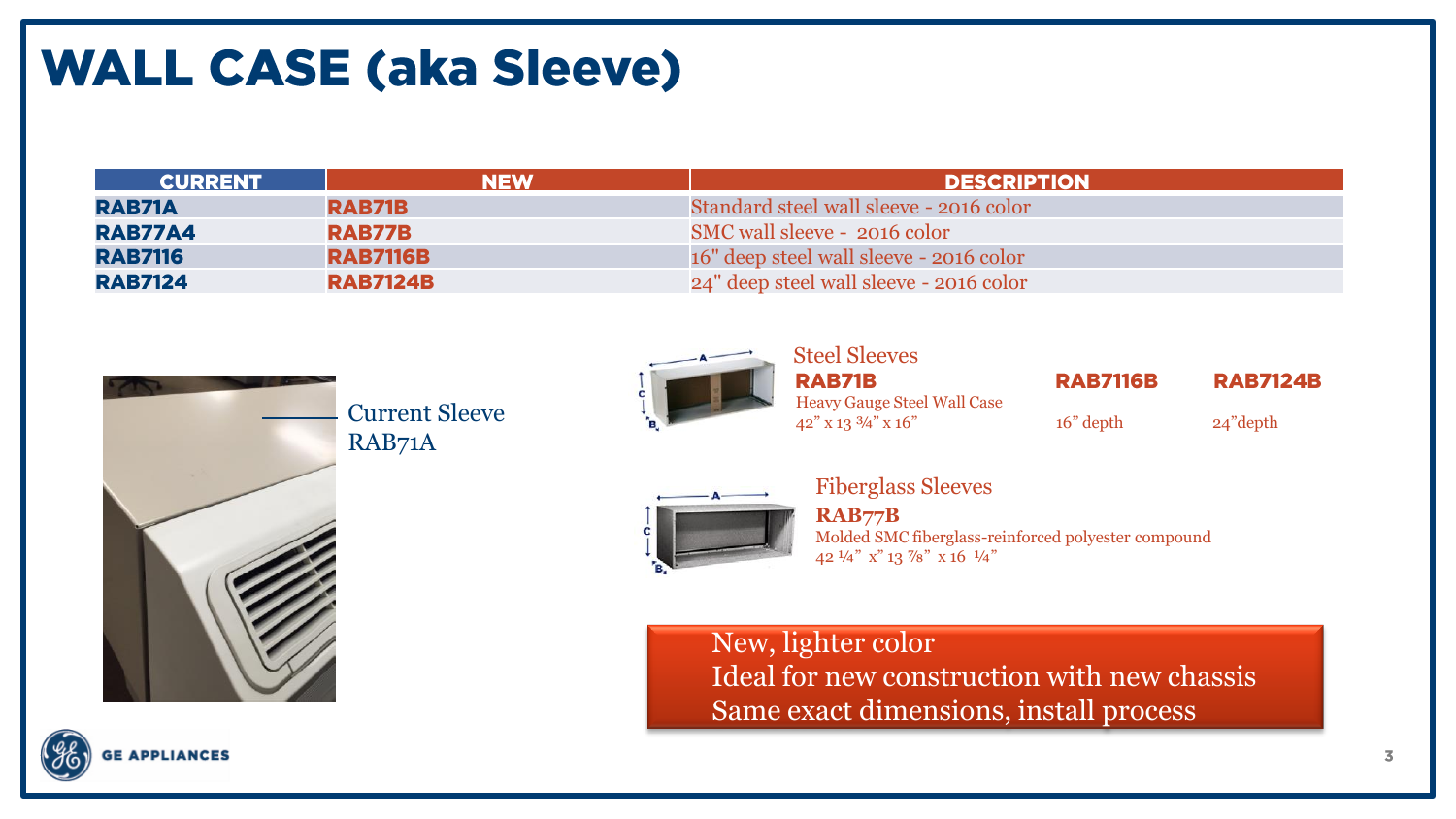### **GE APPLIANCES**



\*Direct customers can order custom-color grills through vendor program

RAG61 – Beige RAG62 – Maple RAG63 – Dark Brown

No changes to any of our grilles

RAG60 Aluminum

Stamped

RAG67 Aluminum

**EXTERIOR GRILLE** 



Architectural Color Molded

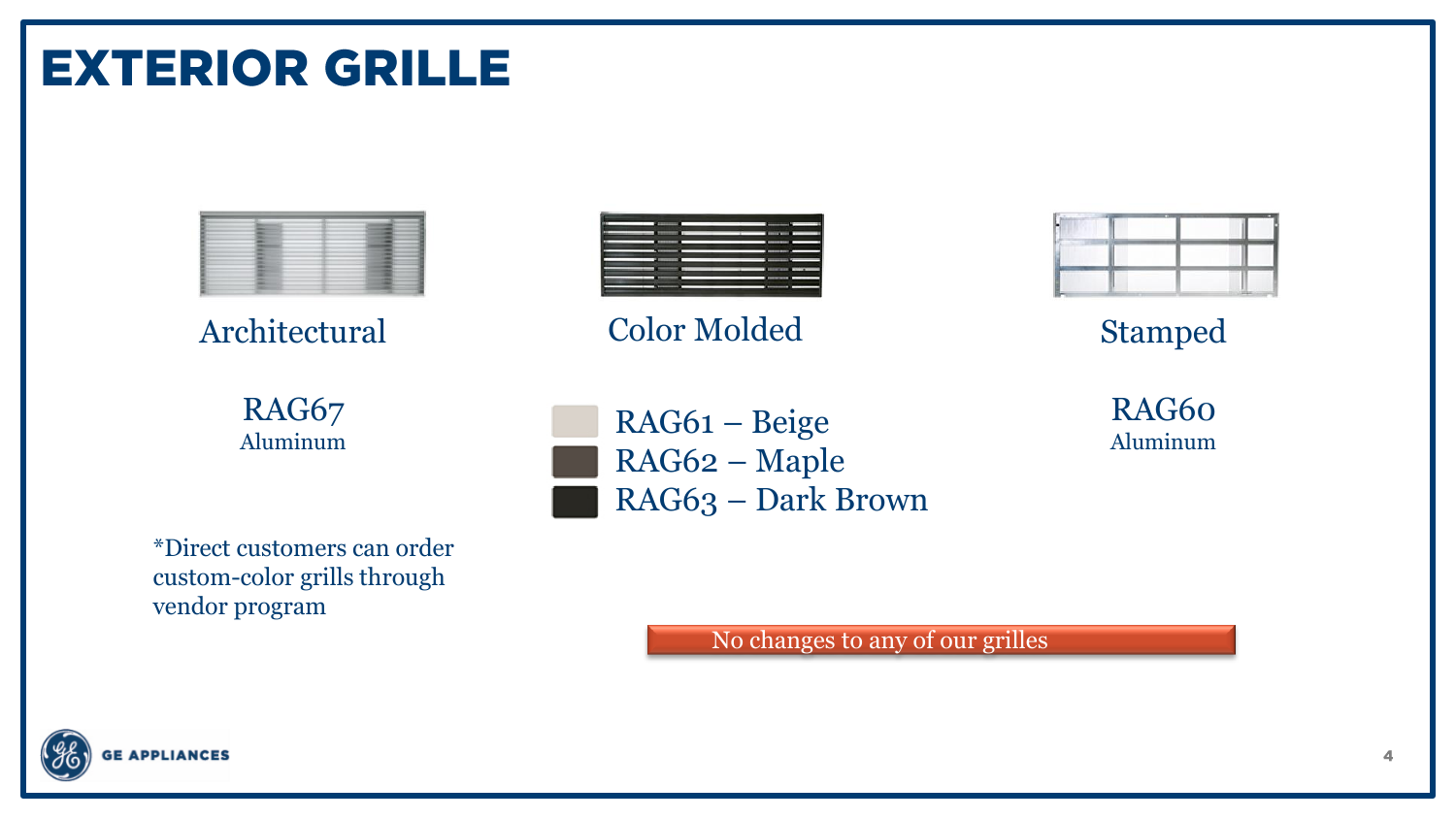### **ELECTRICAL CONNECTION**



New 4 pin -connector Must use new cord with new Zoneline Old cords cannot be reused.. Keep in mind for replacement jobs!

Yellow Connector – old cord Black Connector – new cord

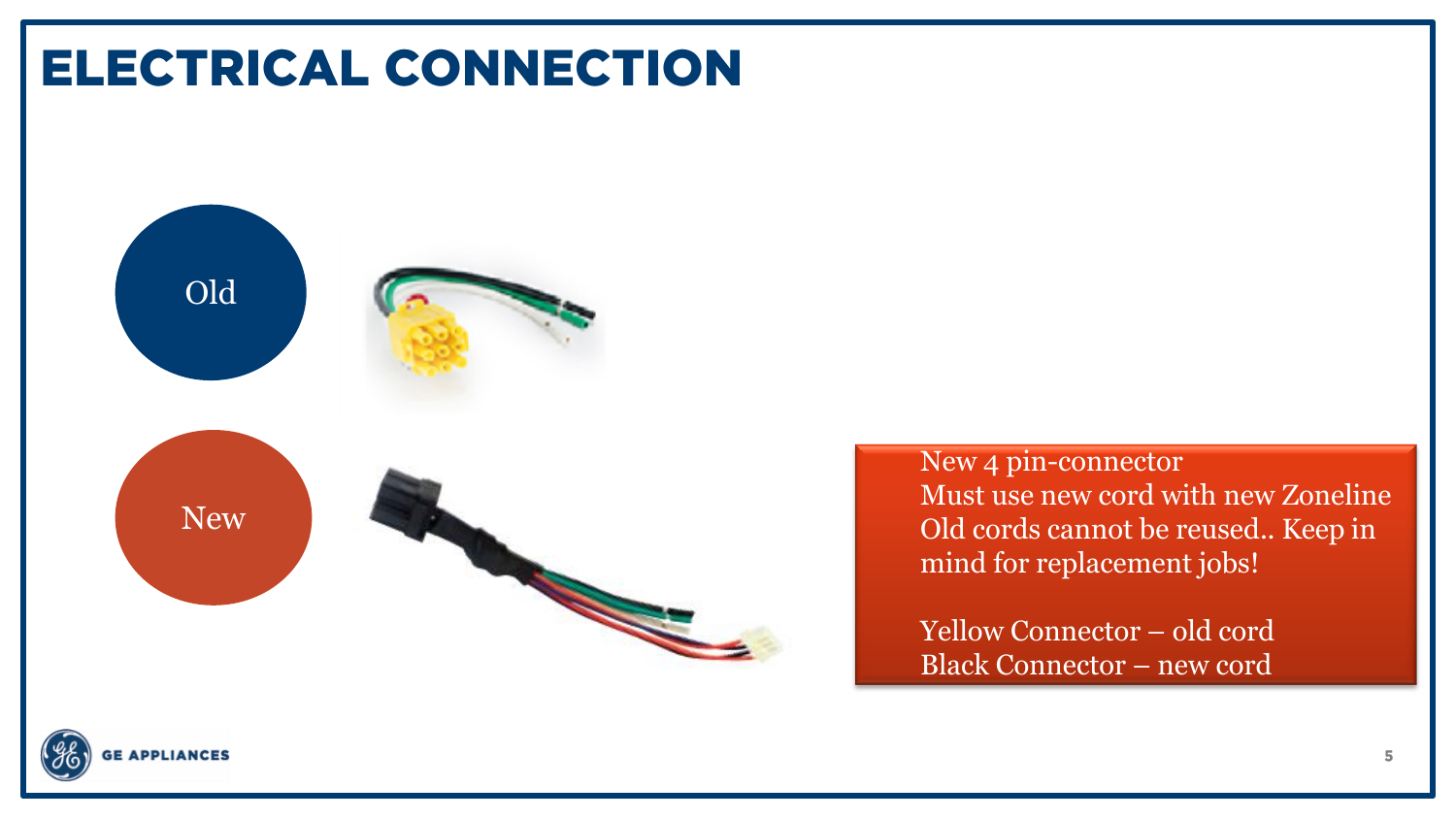### **ELECTRICAL CONNECTION**

### **HOW TO DETERMININE ELECTRICAL CONNECTION**

**1. What is the voltage?** 230/208V or 265V

#### **2. How is the unit wired?**

- 
- 
- 
- a) With a cord  $\rightarrow$  Power cord or Short Powercord
- b) Directly into receptacle  $\rightarrow$  DirectConnect (aka Pigtail)
- c) Subbase\*  $\rightarrow$  Subbase (+ cord if 230V)



\*Metal framed casing installed underneath to support the wall case and contain electrical connections





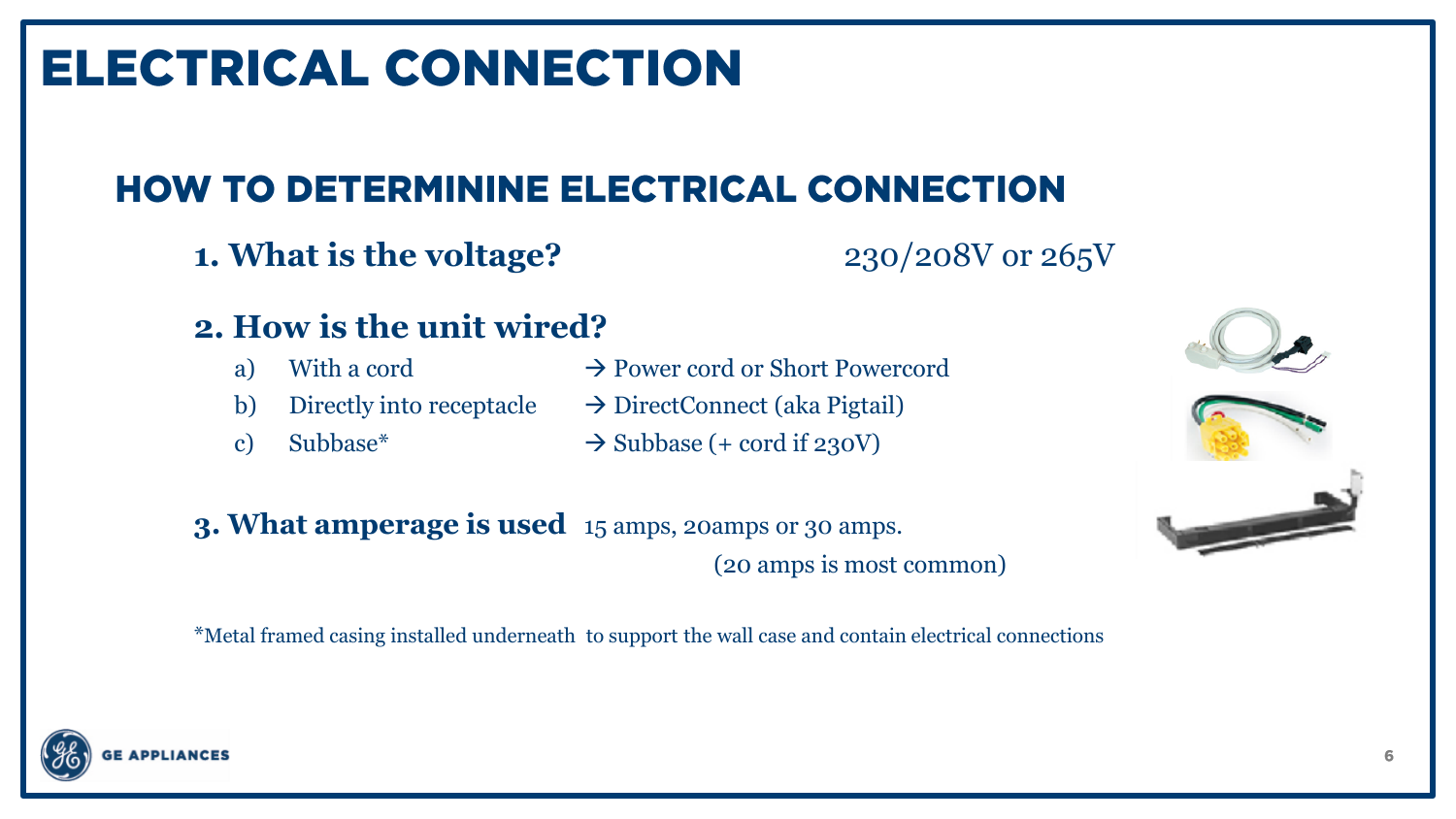### **ELECTRICAL CONNECTION**



Old cords are not compatible with AZ45/65 models.



\*Subbases launch with "PA" ending - will transition to "C" ending subbase in July 2016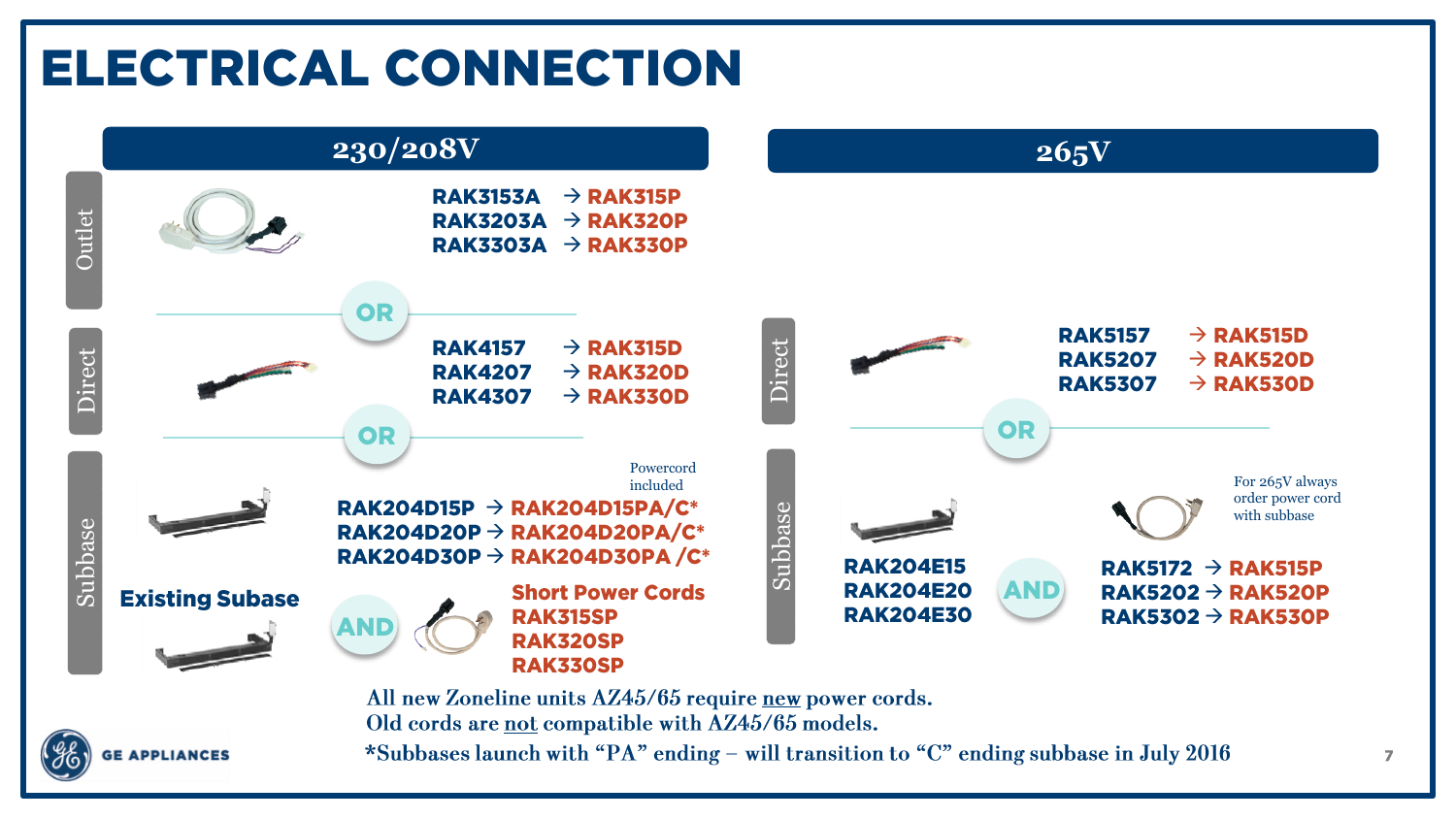### **SUBBASES 230V with matching cords**



| -----------       | $\blacksquare$        | LESSKIP HUN                                    |  |
|-------------------|-----------------------|------------------------------------------------|--|
| <b>RAK204D15P</b> | <b>RAK204D15PA/C*</b> | Sub-Base, 208/230-v, 15-A, w/ Power Cord       |  |
| RAK204D20P        | <b>RAK204D20PA/C*</b> | Sub-Base, 208/230-v, 20-A, w/ Power Cord       |  |
| <b>RAK204D30P</b> | <b>RAK204D30PA/C*</b> | Sub-Base, $208/230$ -v, $30-A$ , w/ Power Cord |  |

Power Cord included

#### \*Launch with "PA" ending - will transition to "C" ending subbase in July 2016

#### **Short Power Cords for use with Subbases**

| <b>CURRENT</b> | <b>NEW</b>      | <b>DESCRIPTION</b>                                  |
|----------------|-----------------|-----------------------------------------------------|
| N/A            | <b>RAK315SP</b> | Short, non-LCDI Sub-base Power Cord, 208/230-v, 15A |
| N/A            | <b>RAK320SP</b> | Short, non-LCDI Sub-base Power Cord, 208/230-v, 20A |
| N/A            | <b>RAK330SP</b> | Short, non-LCDI Sub-base Power Cord, 208/230-v, 30A |



For an Existing 230V Subase, order a short power cord to match the new Zoneline SP for Short Power Cord: Plugs directly into an outlet, inside a subbase Junction box included. Use for a new Zoneline with an existing subbase (replacement)

> 230V Subbases come with a cord Must use new cord with new Zoneline



**ALLANDRUM**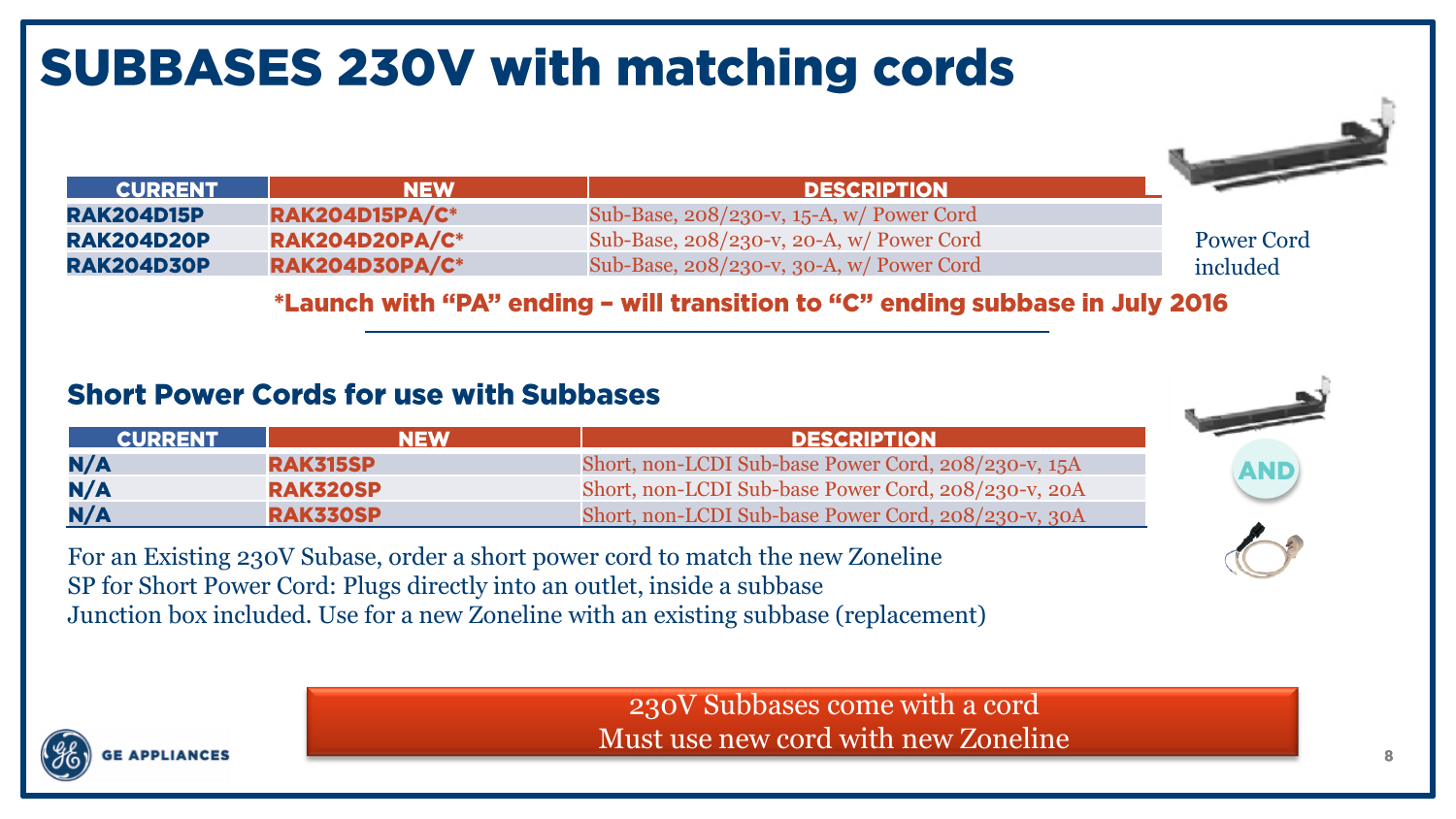### **SUBBASES 265V with matching cords**





#### **Subbases**

| <b>CURRENT</b>   | <b>NEW</b>       | <b>DESCRIPTION</b>   |
|------------------|------------------|----------------------|
| <b>RAK204E15</b> | <b>NO CHANGE</b> | Sub-Base, 265v, 15-A |
| <b>RAK204E20</b> | <b>NO CHANGE</b> | Sub-Base, 265v, 20-A |
| <b>RAK204E30</b> | <b>NO CHANGE</b> | Sub-Base, 265v, 30-A |

#### **Short Power Cords**

| <b>CURRENT</b> | NEW            | <b>DESCRIPTION</b>            |  |  |
|----------------|----------------|-------------------------------|--|--|
| <b>RAK5172</b> | <b>RAK515P</b> | Short Power Cord, 265-v, 15-A |  |  |
| <b>RAK5202</b> | <b>RAK520P</b> | Short Power Cord, 265-v, 20-A |  |  |
| <b>RAK5302</b> | <b>RAK530P</b> | Short Power Cord, 265-v, 30-A |  |  |



265V Subbases do not come with a cord. Always order a short powercord with for new Zonelines in 265V applications.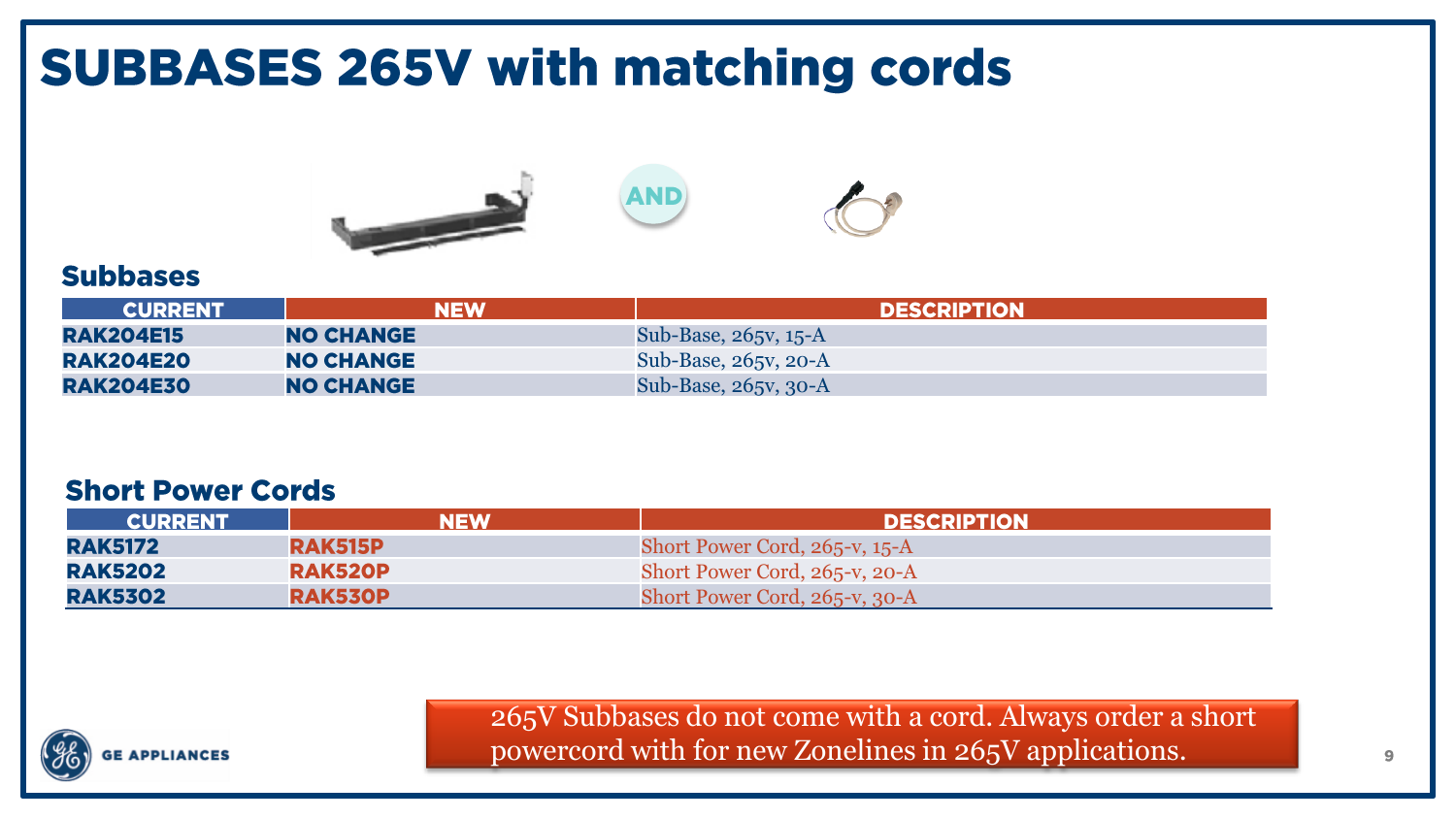### **CORDS & DIRECT WIRE**

| <b>CURRENT</b>  | <b>NEW</b>     | <b>DESCRIPTION</b>                      |
|-----------------|----------------|-----------------------------------------|
| <b>RAK3153A</b> | <b>RAK315P</b> | LCDI Power Cord, 208/230-v, 15-A        |
| <b>RAK3203A</b> | <b>RAK320P</b> | LCDI Power Cord, 208/230-v, 20-A        |
| <b>RAK3303A</b> | <b>RAK330P</b> | LCDI Power Cord, 208/230-v, 30-A        |
| <b>RAK4157</b>  | <b>RAK315D</b> | Direct Connect Pigtail, 208/230-v, 15-A |
| <b>RAK4207</b>  | <b>RAK320D</b> | Direct Connect Pigtail, 208/230-v, 20-A |
| <b>RAK4307</b>  | <b>RAK330D</b> | Direct Connect Pigtail, 208/230-v, 30-A |
| <b>RAK5157</b>  | <b>RAK515D</b> | Direct Connect Pigtail, 265-v, 15-A     |
| <b>RAK5207</b>  | <b>RAK520D</b> | Direct Connect Pigtail, 265-v, 20-A     |
| <b>RAK5307</b>  | <b>RAK530D</b> | Direct Connect Pigtail, 265-v, 30-A     |

RAK320P is be the most commonly used cord



\_P for Power Cord Plugs directly into an outlet 230/208 only due to code restrictions e.g. RAK**3***15*P : 2**3**0/208V, *15* amp



\_D for Direct Wire Wires connected inside junction box Available for 230/208V and 265V e.g. RAK**5***20*D: 26**5**V, *20* amp

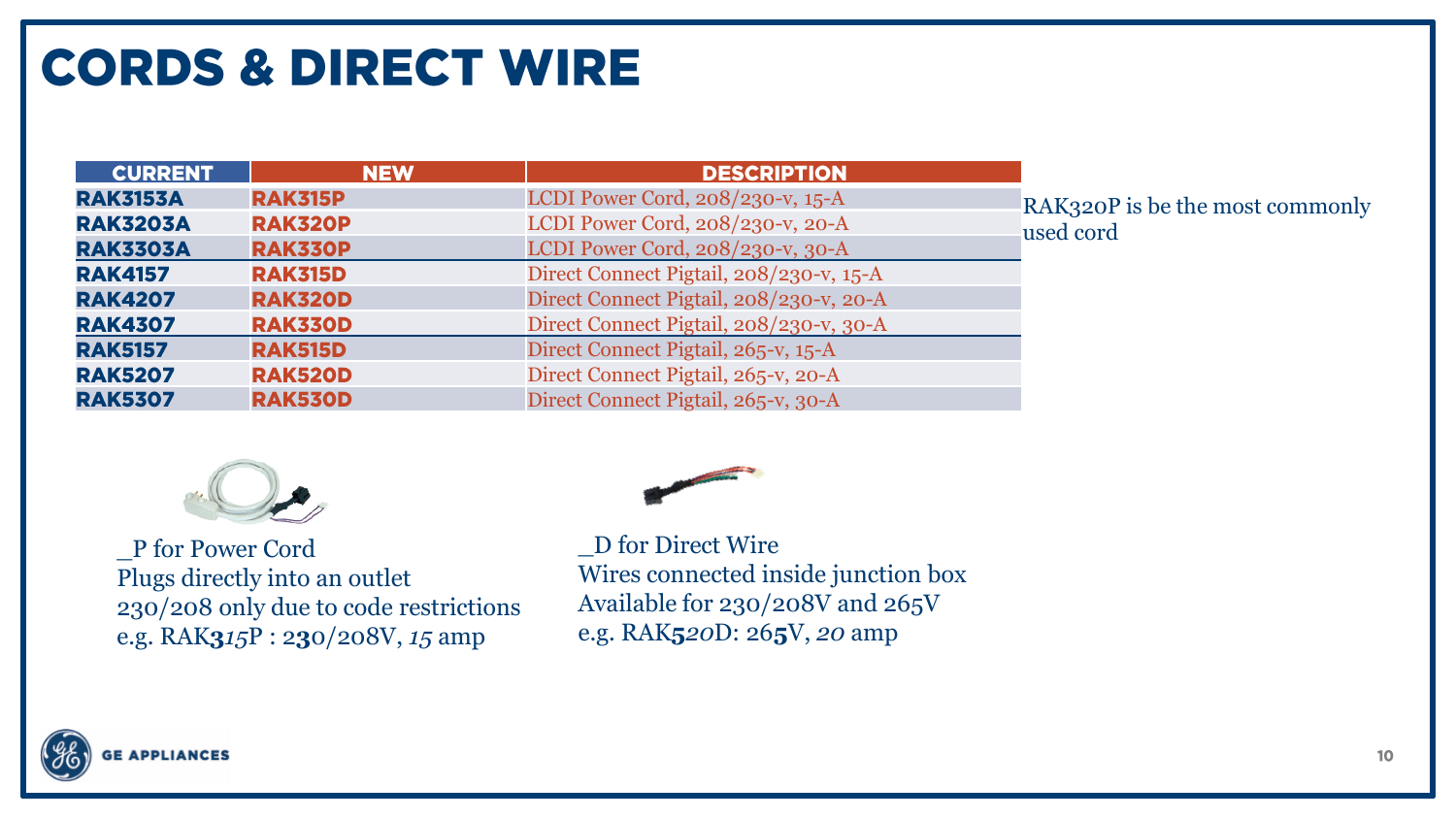### **OPTIONAL: THERMOSTATS**

#### Remote Thermostats



Wired

Electric Resistance - RAK164D2 or P1 Heat Pump - RAK148D2 or P2

> Digital (D) and Programmable (P) Options



Wireless

**T631W-02 ProIQ Vendor Program** 

2-speed fan

**RAK164F2 RAK148F2** 

#### No changes on Thermostats

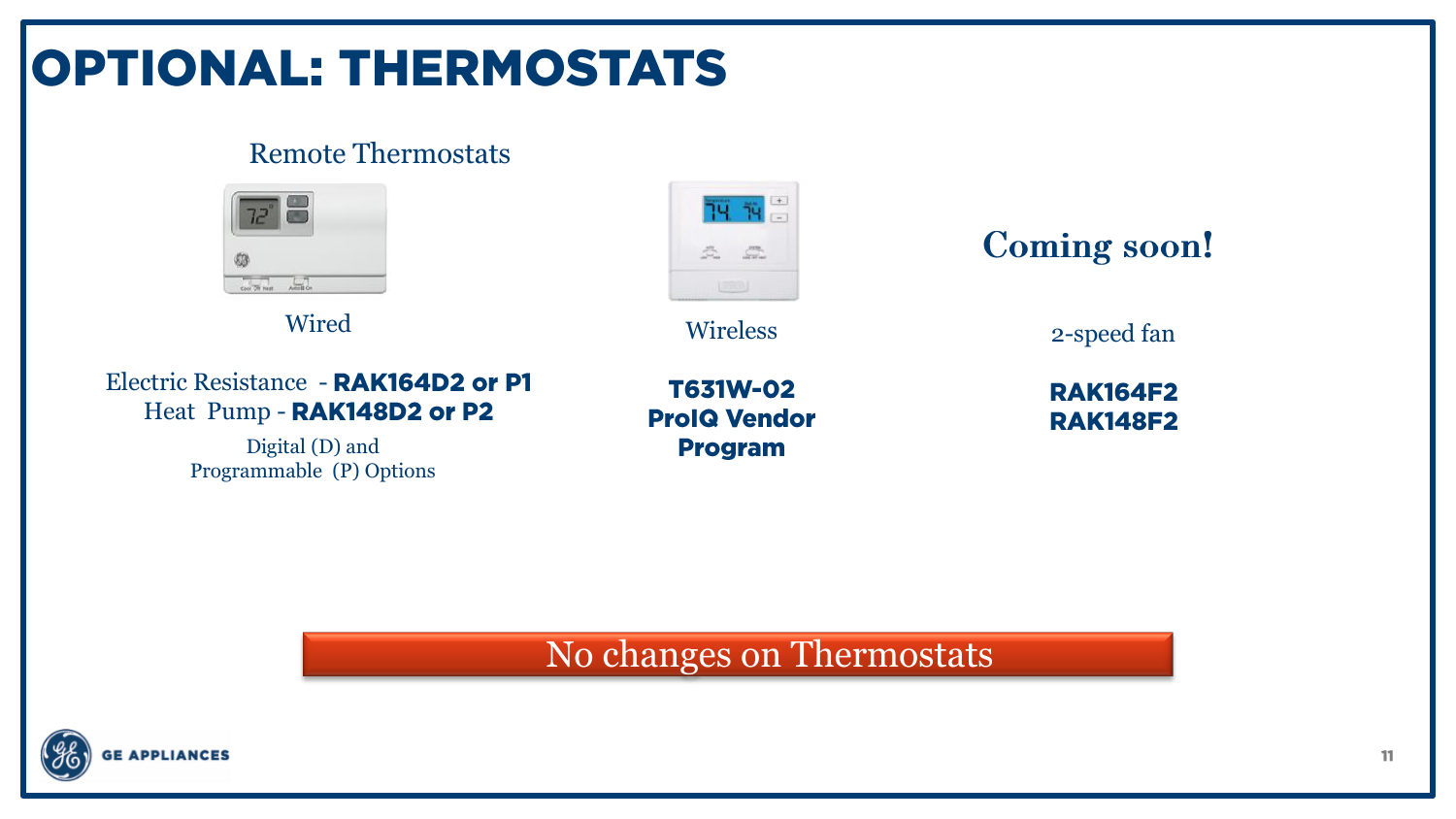### **OPTIONAL: FILTERS**

#### Replacement Filters for





Az<sub>41</sub>/6<sub>1</sub> Az<sub>45</sub>/6<sub>5</sub> **RAA63** 

### $\rightarrow$  RAA64

Commonly purchased as spares/for replacement due to wear and tear

New filter design for new unit

Interchangable (left/right side doesn't matter)

Comes in a set of 2 (1 pair per order

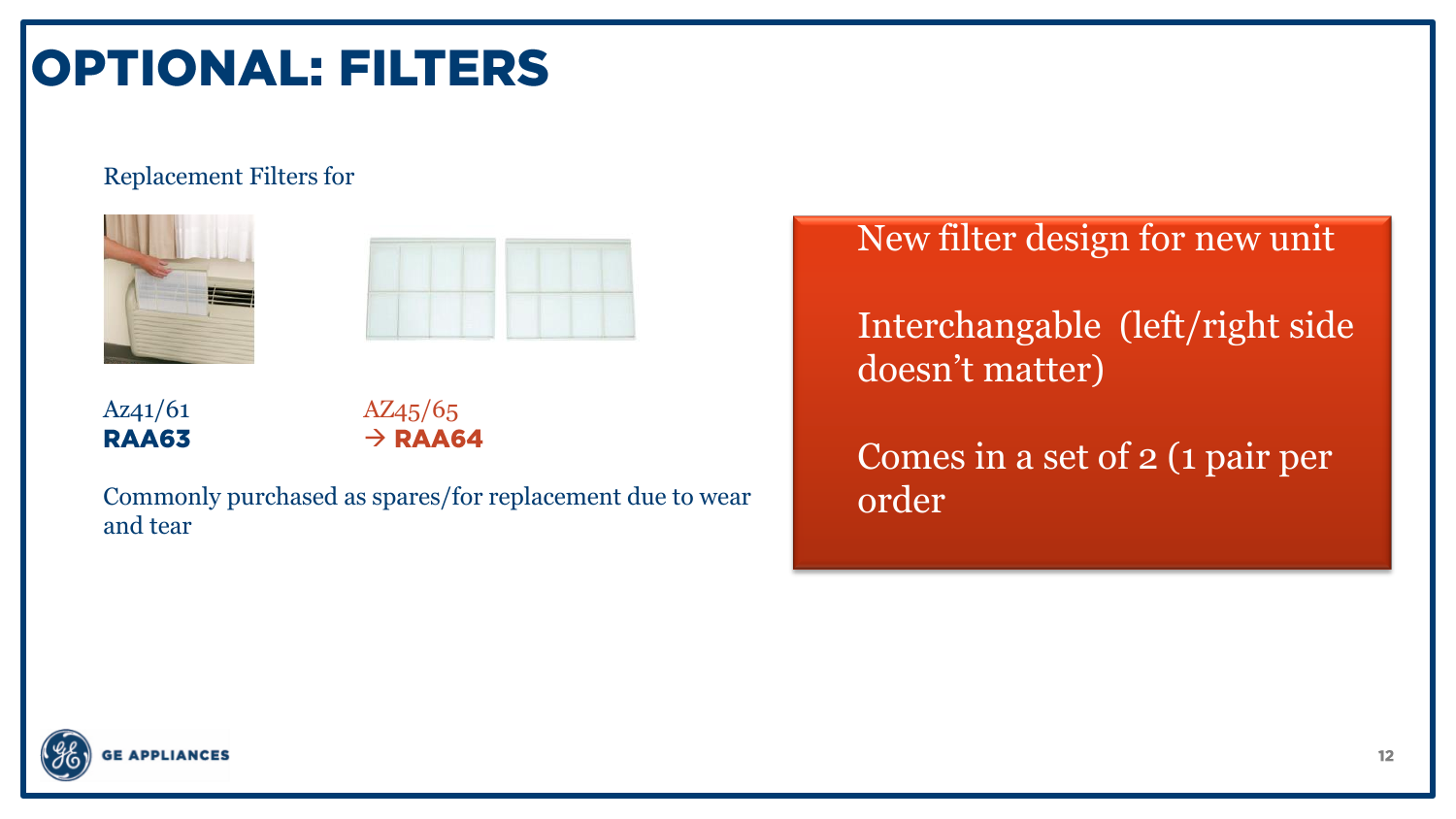### **OPTIONAL: ROOMFRONT**

#### Replacement Room Front



#### **RAF453**

 $\rightarrow$  RAF454

Commonly purchased as spares/for replacement due to wear and tear

New design for new unit Not backwards compatible

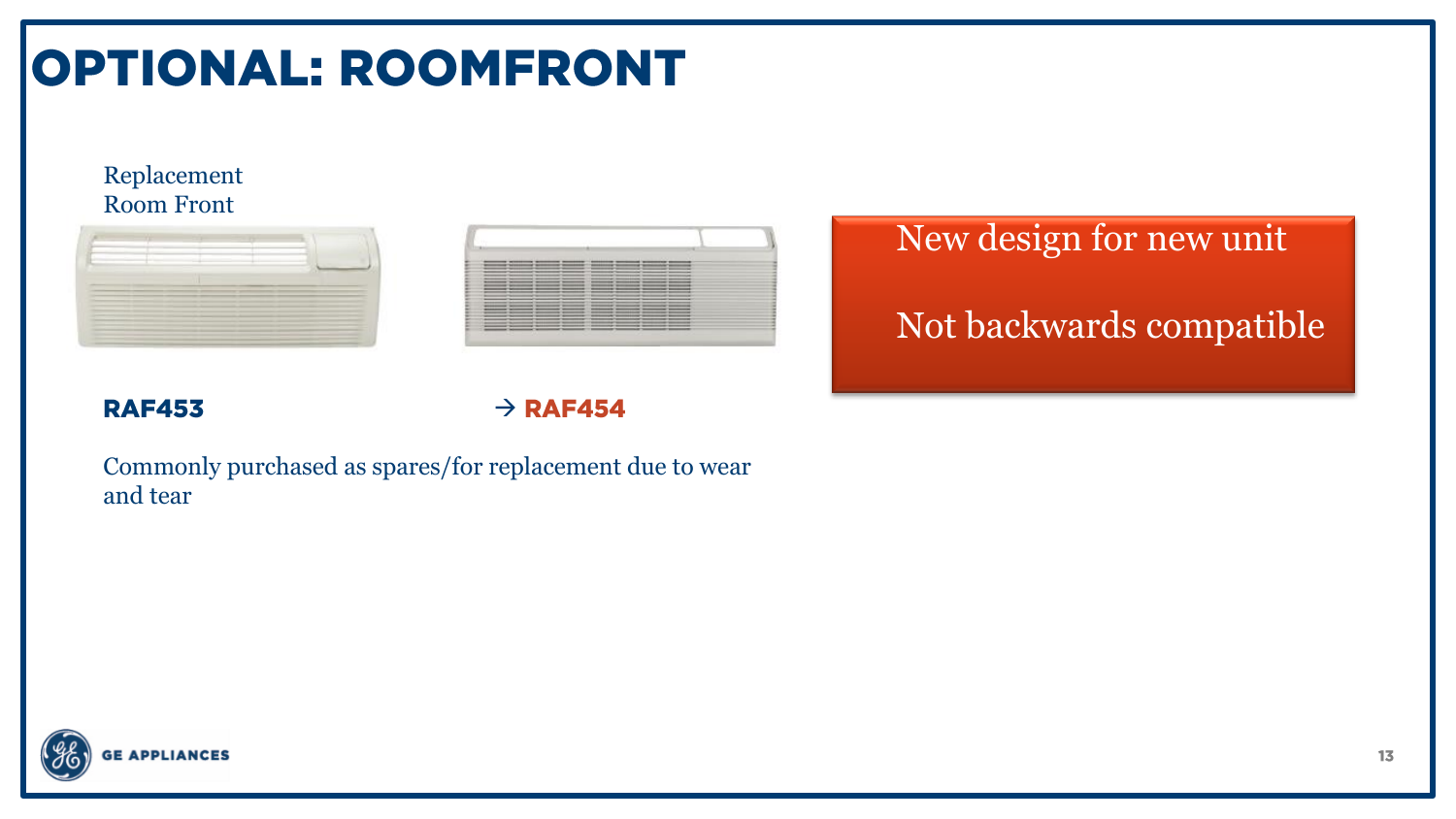### **OPTIONAL OTHER ACCESSORIES**



**RAKCDC** 3 pin connector for central desk control systems (CDC) or external fan applications



**RAK4002C** Electrical junction box for direct connection applications

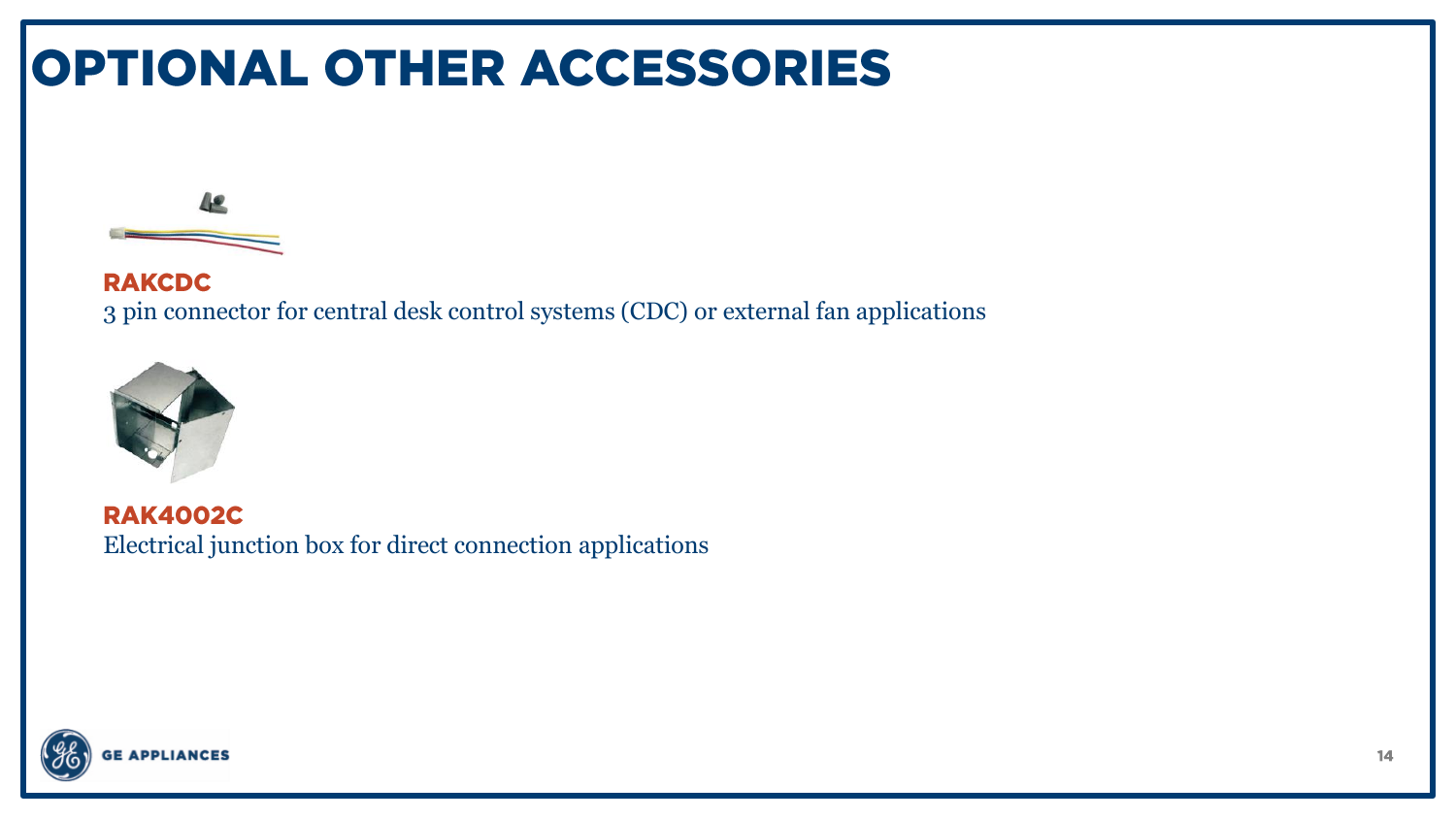### **OPTIONAL: DUCTING for new installations**





New venting changes / cutout

New color

Must get new ducting adators for new Zonelines

Only color changes Works with older ducting designs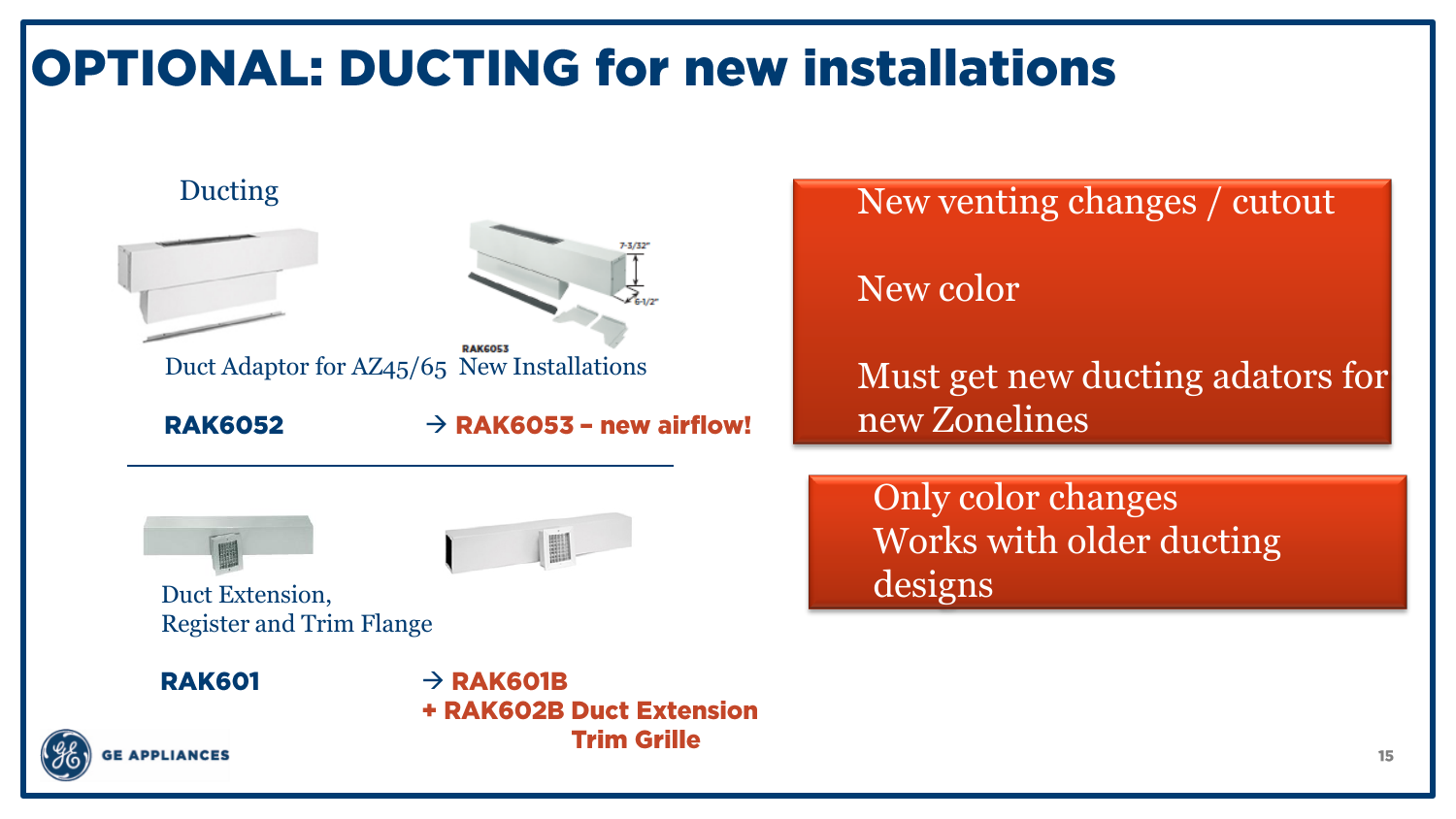### **OPTIONAL: DUCTING to older Zoneline designs**

#### Ducting





Duct Adaptor for AZ45/65, replaces AP6 A\_B Zonelines

**RAK7012** 

 $\rightarrow$  RAK7013





Duct Adaptor for AZ45/65, AZ21/31 models

**RAK7022** 

 $\rightarrow$  RAK7023

New venting changes / cutout

New color

Must get new adaptors for new Zonelines

Use these adaptors to replace ducting for original installations of AP6 or Sanyo Models (pre-1997)

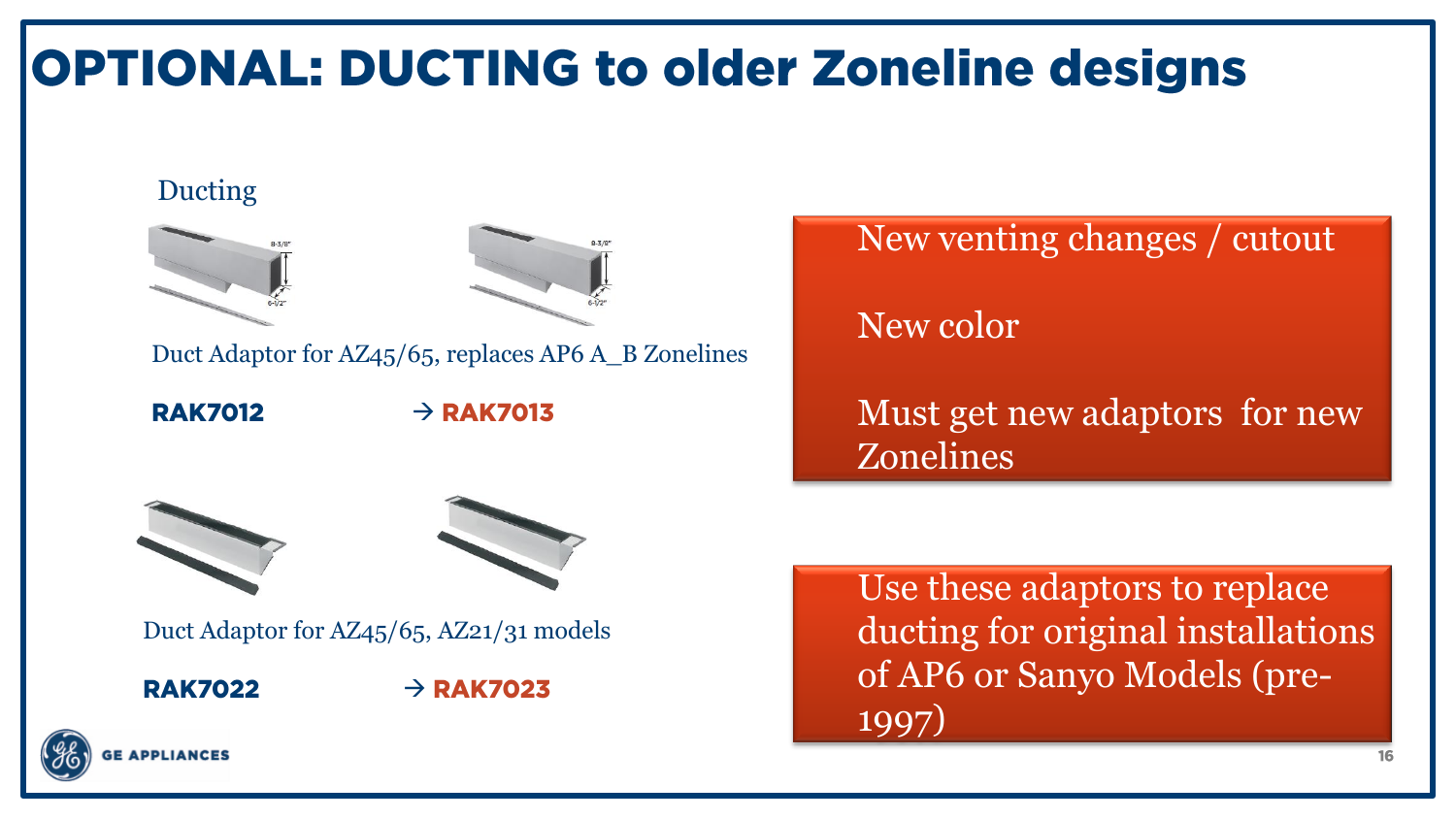### **QUESTIONS?**

### Contact Brigitte brigitte.mader@ge.com **or Steve Santo steve.santo@ge.com**